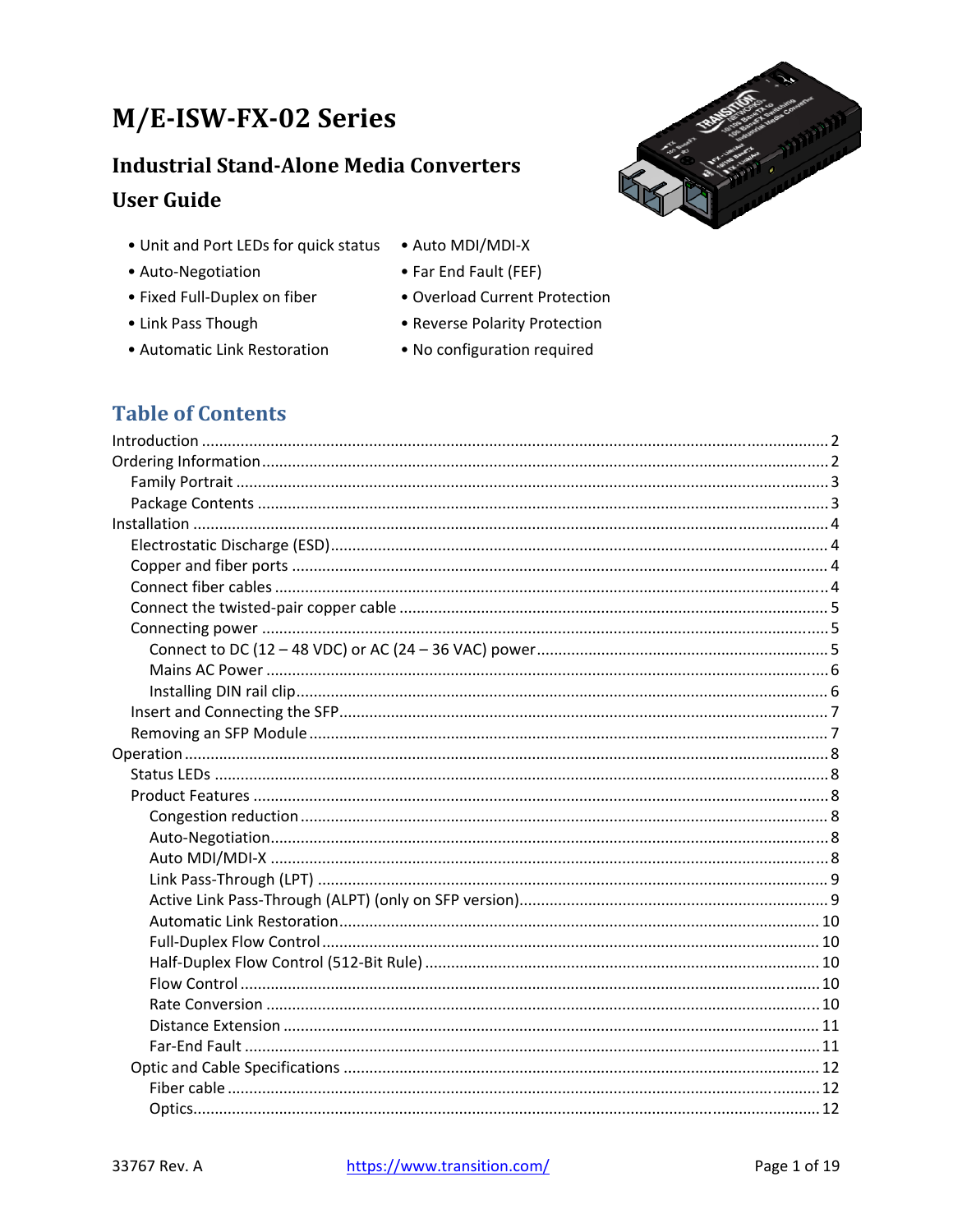# **Introduction**

The M/E‐ISW Series is a hardened Fast Ethernet Mini media converter that provides a cost effective, plug‐and‐play media conversion between 10/100Base‐TX ports and 100Base‐FX ports for hardened or outdoor 10/100 environments. With its supported operating temperature range of ‐40°C to 75°C, the Mini offers a space saving alternative for converting copper to fiber in extreme environments.

The small mechanical size allows use in enclosures with space constraints, to easily integrate fiber into industrial, hardened, or outdoor locations to reach devices at the edge of the network. No configuration is required. The industrial minis are available with LC, ST or SC fiber interfaces and are available for multimode or single mode fiber; single fiber options are also available via the SFP port.

| <b>Model Number</b>                           | <b>Description</b>                                             |  |
|-----------------------------------------------|----------------------------------------------------------------|--|
| $M/E$ -ISW-FX-02(SFP)                         | 10/100Base-TX RJ-45 to 100Base-FX open SFP slot                |  |
| M/E-ISW-FX-02                                 | 10/100Base-TX RJ-45 to 100Base-FX MM ST 2km                    |  |
| $M/E$ -ISW-FX-02(SC)                          | 10/100Base-TX RJ-45 to 100Base-FX MM SC 2km                    |  |
| M/E-ISW-FX-02(MMLC)                           | 10/100Base-TX RJ-45 to 100Base-FX MM LC 2km                    |  |
| $M/E$ -ISW-FX-02(SM)                          | 10/100Base-TX RJ-45 to 100Base-FX SM SC 20km                   |  |
| <b>Optional Accessories (order separately</b> |                                                                |  |
| SPS-UA12DHT                                   | 100-240 VAC Input Power Supply; 0°C to +70°C Operating temp.   |  |
| 25083                                         | Universal AC/DC Input DIN Rail Mountable, +12 VDC Power Supply |  |
| <b>WMBM</b>                                   | Wall Mount Bracket for Mini Converters                         |  |
| <b>SFP Modules</b>                            | Supports Hardened Grade SFP Modules; see our SFPs webpage.     |  |

# **Ordering Information**

**Note:** Typical maximum cable distance. Actual distance depends on the physical characteristics of the network. For more information, see https://www.transition.com/.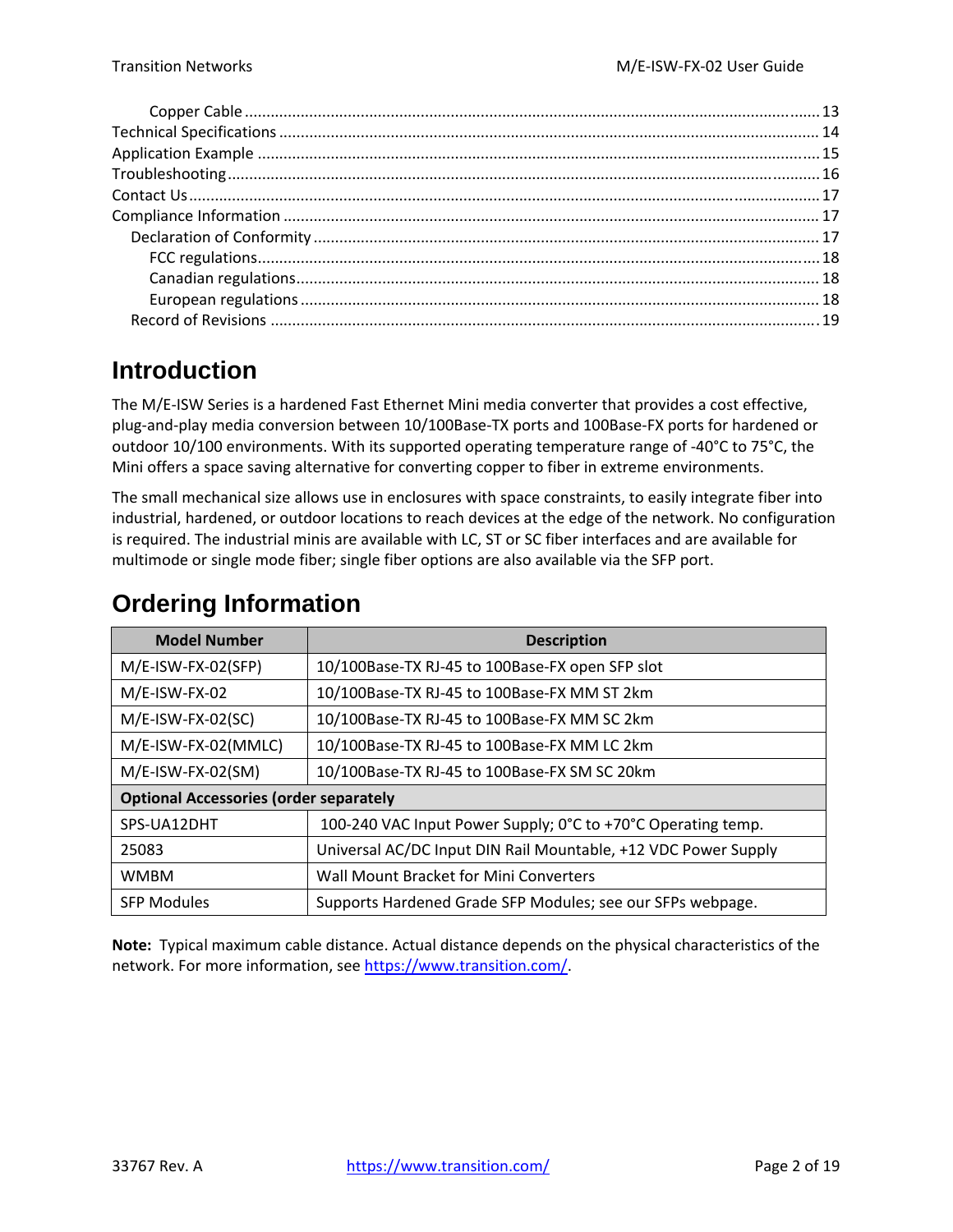## *Family Portrait*



## *Package Contents*

Verify that you have received the items below. Contact your sales representative if any item is missing. Please save the packaging for possible future use.

- One M/E-ISW-FX-02 Series media converter
- One DIN Rail clip
- One Velcro strip
- One Documentation Postcard
- One Barrel Connector Pig-tail Cable
- Four Rubber Feet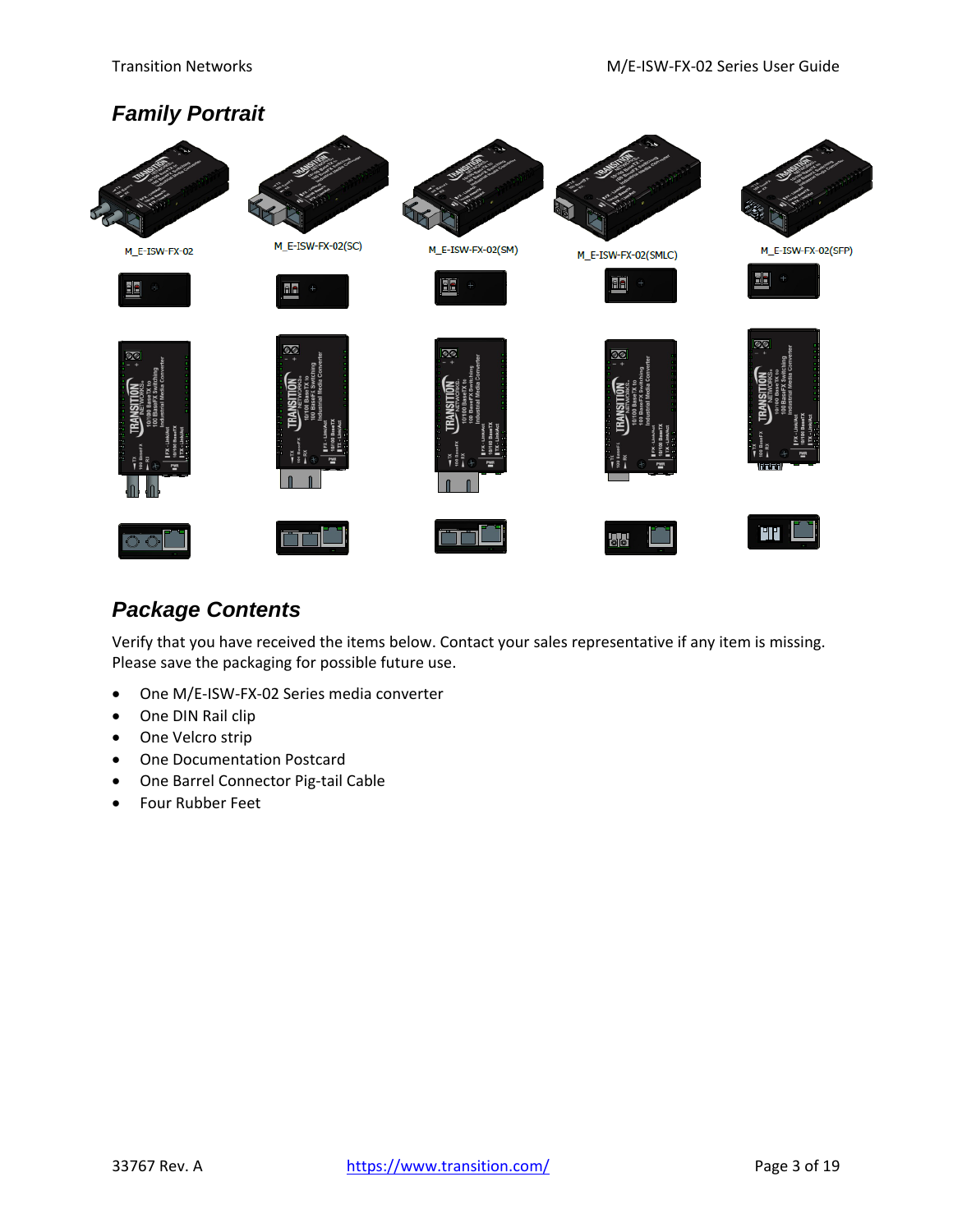# **Installation**

## *Electrostatic Discharge (ESD)*

Observe these ESD precautions when installing or handing the M/E‐ISW‐FX‐02:

- Do not remove the M/E-ISW-FX-02 from its protective packaging until you are ready to install it.
- Wear an ESD wrist grounding strap before handling the M/E-ISW-FX-02 or its component. If you do not have a wrist strap, maintain grounded contact with the unit throughout any procedure requiring ESD protection.

## *Copper and fiber ports*

The figure below shows the front panel of the M/E‐ISW‐FX‐02.



## *Connect fiber cables*

Full duplex (always ON) is on the fiber side only, therefore, the 512‐Bit Rule does not apply. Cable lengths are constrained by the cable requirement.

- 1. Use a 100Base‐FX or ‐LX10 fiber cable with male, two‐stranded TX to RX connectors at each end.
- 2. Connect the fiber cable to the M/E‐ISW‐FX‐02 as follows:
	- Connect the male TX cable connector to the female TX port.
	- Connect the male RX cable connector to the female RX port.
- 3. Connect the fiber cable to the other device (*media converter*, *hub*, *etc*.) as follows:
	- Connect the male TX cable connector to the female RX port.
	- Connect the male RX cable connector to the female TX port.

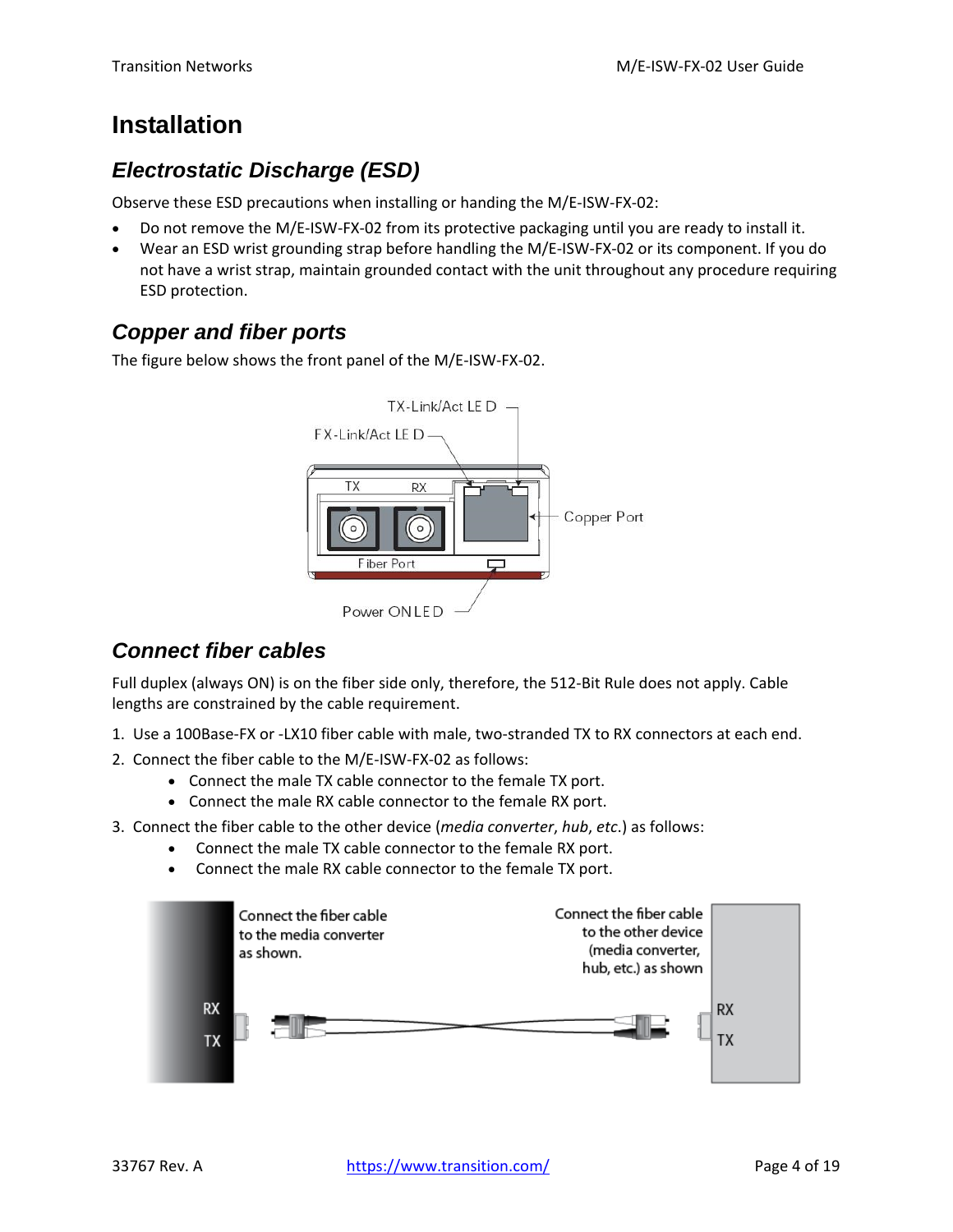## *Connect the twisted-pair copper cable*

The Auto MDI/MDI‐X feature allows either MDI (*straight‐through*) or MDI‐X (*crossover*) cable connections to be configured automatically, according to network conditions.

- If half-duplex mode is used, refer to the 512-Bit Rule.
- If full-duplex mode is used, the 512-Bit Rule does not apply. The cable lengths are constrained by the cable requirements.

Perform these steps:

- 1. Locate a 10Base‐T or 100Base‐TX cable with RJ‐45 connectors installed at both ends.
- 2. Connect the RJ-45 connector at one end of the cable to the RJ-45 port on the M/E-ISW-FX-02.
- 3. Connect the RJ‐45 connector at the other end of the cable to the RJ‐45 port on the other device (*switch*, *workstation*, etc.).



### *Connecting power*

## **Connect to DC (12 – 48 VDC) or AC (24 – 36 VAC) power**

**Note**: The Pitch EURO style terminal block accepts 24 – 14 gauge wire.

- 1. Turn OFF the main power source.
- 2. Strip the power wires to the proper strip length.
- 3. Loosen the two screws in the terminal block.
- 4. Insert the power wires into the terminal block as shown (note polarity).
- 5. Tighten the screw for each wire.
- 6. Connect the other end of the power wires to the main power source (note polarity).
- 7. Turn main power source ON; the power LED on the front panel should light.

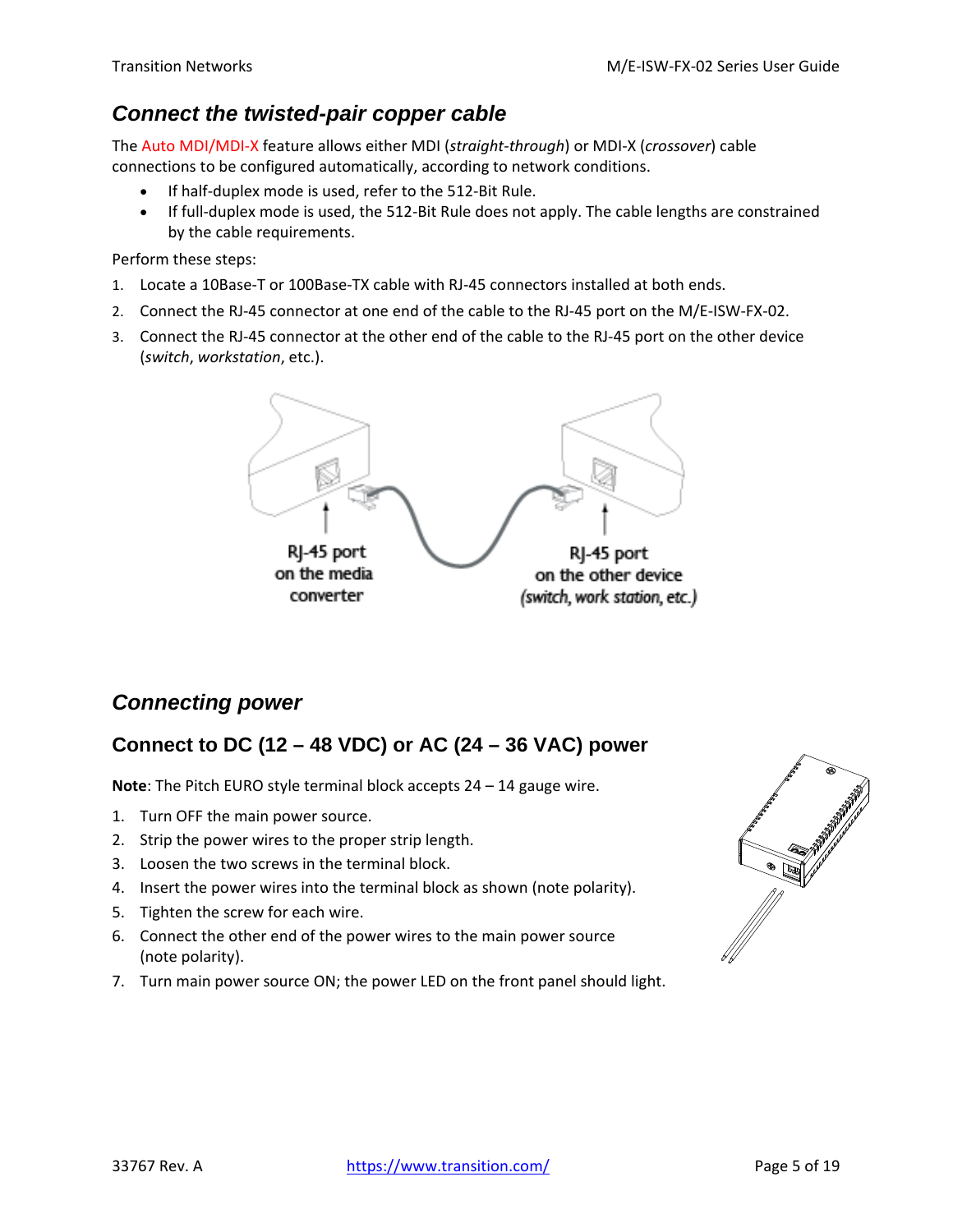### **Mains AC Power**

The optional SPS‐UA12DHT external mains AC power supply, supplying 12 VDC, can be used to power the M/E-ISW-FX-02 via the included barrel connector pig-tail cable. (Power supply sold separately.)

#### **Installing DIN rail clip**

Parts shown right:

To install the DIN rail onto the media converter:



1. Position the DIN rail clamp to the side of the M/E‐ISW‐FX‐02 as shown below.



2. Position the 4-40 screw to attach the DIN rail to the M/E-ISW-FX-02 as shown above left.

3. Insert and tighten the 4‐40 screw until the DIN rail clip appears as shown above right. When the DIN Rail Clip is attached, there should be no gap between the Clip and the M/E-ISW-FX-02 as shown below.



When the DIN Rail Clip is attached, there should be no "gap" between the Clip and media converter as shown.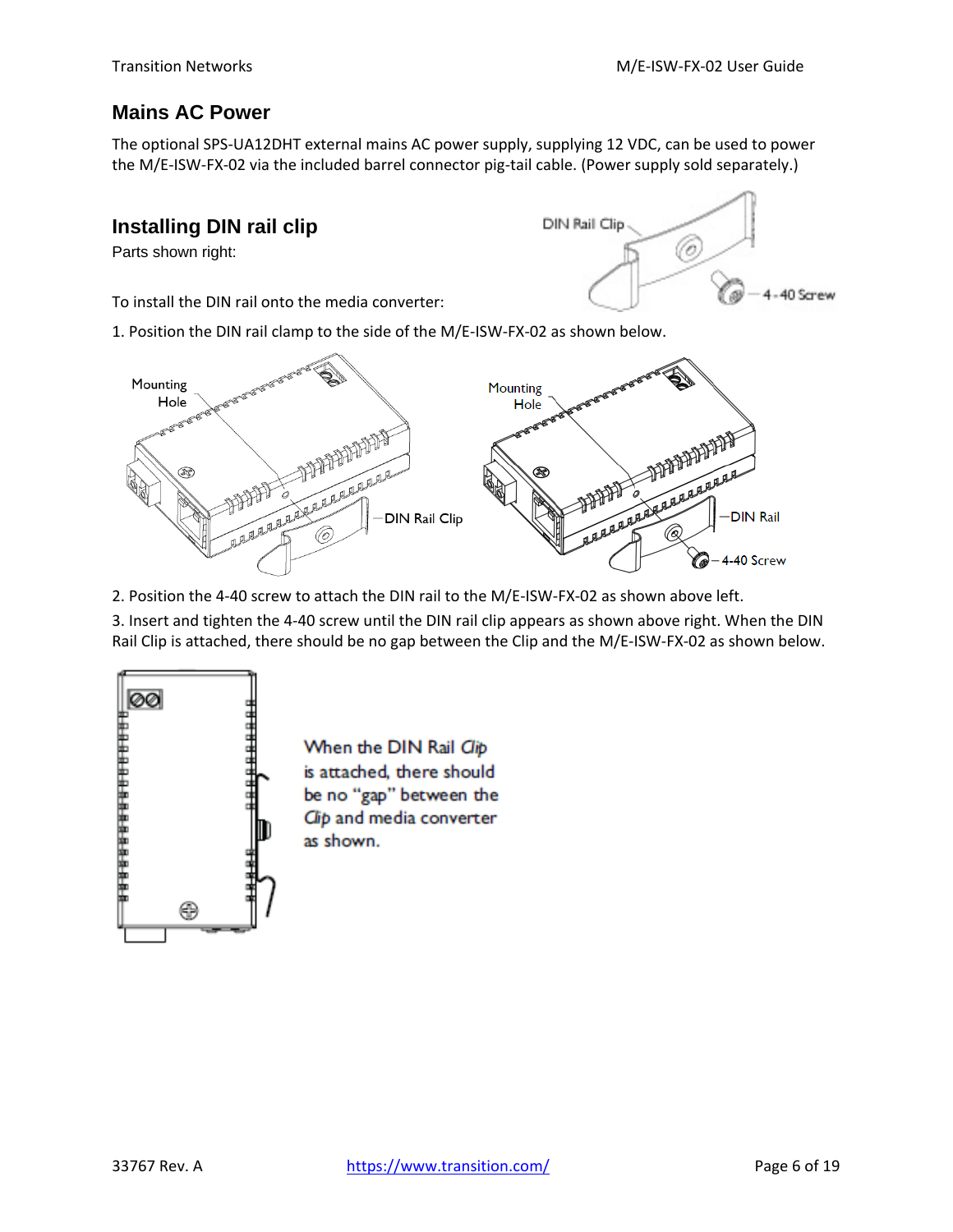## *Insert and Connecting the SFP*

Perform the steps below to install an SFP in the M/E‐ISW‐FX‐02. Refer to the documentation that came with your SFP for specific requirements.

- 1. Remove the SFP transceiver module from its protective packaging. Note: Do not remove the optical bore dust plugs until directed to do so in a later procedure.
- 2. Check the slot orientation. Position the SFP device at the desired installation slot, with the label facing correctly.
- 3. Carefully slide the SFP device into the slot, aligning it with the internal installation guides.
- 4. Ensure that the SFP device is firmly seated against the internal mating connector.
- 5. Remove the dust plug from the connector. Save the dust plug for future use.
- 6. Connect the fiber cable to the fiber port connector of the SFP device. Make sure the SFP release latch is in the up (closed) position when you insert the cable connector into the SFP.
- 7. Attach the other end of the cable into the other device.

## *Removing an SFP Module*

**Caution**: Be careful when removing the SFP from a device. Some SFP transceiver module temperatures may exceed 160°F (70°C) and be too hot to touch with bare hands. Note: Do not remove and replace the SFP modules more often than necessary; excessive SFP removing and replacing can shorten the SFPs useful life.

- 1. Attach an ESD‐preventive wrist strap to your wrist and to the ESD ground connector or a bare metal surface on your chassis.
- 2. For future reattachment of fiber-optic cables, note which connector plug is send (TX) and which is receive (RX).
- 3. Remove the SFP transceiver module:
	- a. If the SFP transceiver module has an actuator button latch, gently press the actuator button on the front of the SFP transceiver module until it clicks and the latch mechanism releases the SFP transceiver module from the socket connector. Grasp the actuator button between your thumb and index finger, and carefully pull the SFP transceiver module straight out of the module slot.
	- b. If the SFP transceiver module has a bail clasp latch, pull the latch out and down to eject the SFP transceiver module from the socket connector. If the bail clasp latch is obstructed and you cannot use your index finger to open it, use a small, flat-blade screwdriver or other long, narrow instrument to open the bail clasp latch. Grasp the SFP transceiver module between your thumb and index finger, and carefully remove it from the socket.
- 4. Replace the Dust Plug.
- 5. Place the removed SFP transceiver module in an antistatic bag or other protective package.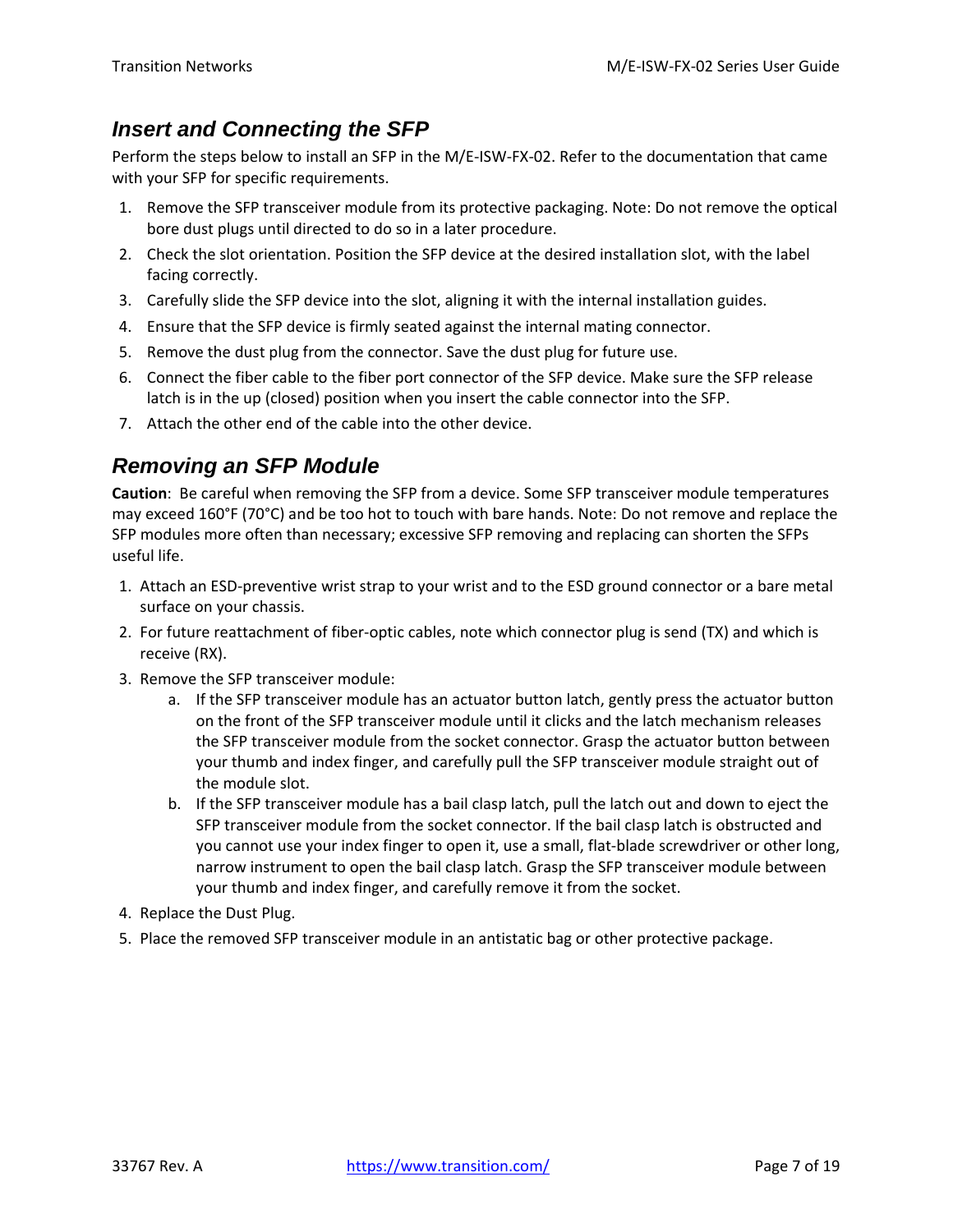# **Operation**

## *Status LEDs*

Use the status LEDs to monitor the M/E-ISW-FX-02 Series media converter operation in the network. LED descriptions are as follows:

#### FX-Link/Act LED

Green ON = Link (*fiber*) Flashing = Activity

#### TX-Link/Act LED

Green ON = Link Flashing = Activity

Power LED Green ON = Connected to power



## *Product Features*

The M/E‐ISW‐FX‐02 Series features include Congestion reduction, Auto‐Negotiation, Auto MDI/MDI‐X, Link Pass‐Through (LPT), Automatic Link Pass‐Through (ALPT), Automatic link restoration, Full‐Duplex flow control, Half‐Duplex flow control, Flow control, Distance extension, Rate conversion, and Far‐end fault. These features are described below.

#### **Congestion reduction**

The M/E‐ISW‐FX‐02 Series media converters do not forward collision signals or error packets from one collision domain to another, resulting in improvements in baseline network performance. In addition, the media converter filters packets destined for local devices, which reduces network congestion.

#### **Auto-Negotiation**

The Auto-Negotiation feature is ON permanently for the M/E-ISW-FX-02 Series media converters. Auto-Negotiation allows the media converter to configure itself automatically to achieve the best possible mode of operation over a link. It broadcasts speed (10 Mb/s or 100 Mb/s) and duplex capabilities (full or half) to the other device and negotiates the best mode of operation. Auto-Negotiation allows quick and easy installation because the optimal link is established automatically.

In a scenario where an auto-negotiation device is linked to a non-negotiating device, the negotiating device via parallel detection recognizes the speed of that second device then establishes the best operating speed (10Mb/s or 100Mb/s) at half duplex.

### **Auto MDI/MDI-X**

The Auto MDI/MDI‐X feature allows using either straight‐through (MDI) or crossover (MDI‐X) copper cables when connecting to 10Base‐T or 100Base‐TX devices. Auto MDI/MDI‐X determines the characteristics of the connection and automatically configures the device to link up, regardless of the copper cable configuration, MDI or MDI‐X.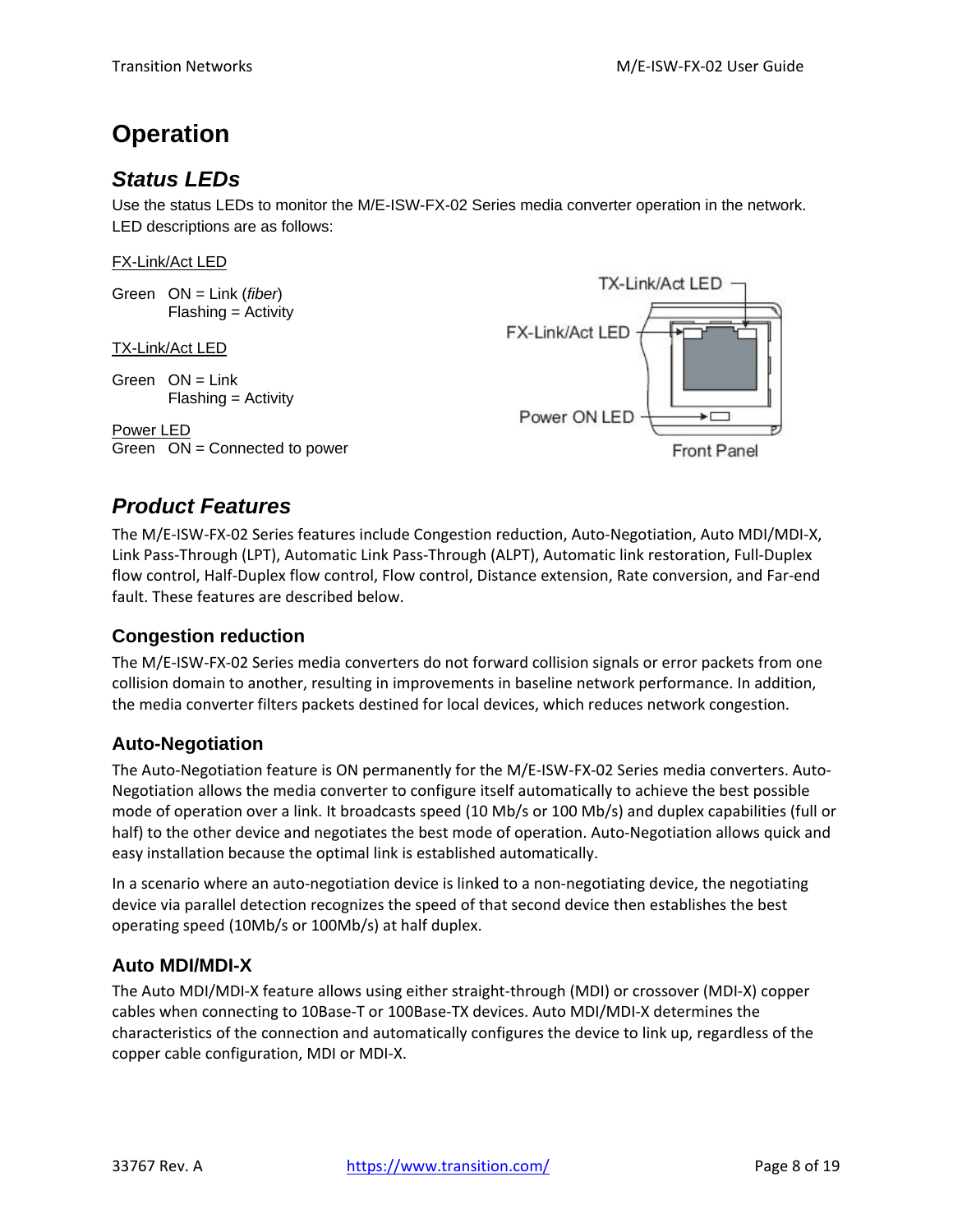### **Link Pass-Through (LPT)**

The Link Pass‐Through feature (see below) allows the media converter to monitor both the fiber and copper RX (receive) ports for loss of signal. In the event of an RX signal loss (1), the media converter will automatically disable the TX (transmit) signal (2), thus "passing through" the link loss (3). The far-end device is automatically notified of the link loss (4), which prevents the loss of valuable data unknowingly transmitted over an invalid link.

Link Pass‐Through is a troubleshooting feature that allows the media converter to monitor both the fiber and copper RX ports for loss of signal. With the loss of RX signal on one media port, the converter will automatically disable the TX signal of the other media port, thus "passing through" the link loss.

- End device automatically notified of link loss
- Prevents loss of valuable data unknowingly transmitted over invalid link



**Note**: With link pass‐through, both copper and fiber cables must be installed before the LEDs will light.

### **Active Link Pass-Through (ALPT) (only on SFP version)**

The SFP version (M/E‐ISW‐FX‐02(SFP)) supports Active Link Pass‐Through, which isolates network issues during product installation and troubleshooting (see below). *Active* LPT is a form of LPT that requires the links to become Active before LPT becomes Active.

With Active LPT there are 2 states: **Diagnostic** and **Active**.

The media converter enters the **Diagnostic** state when either of the following conditions is met:

- Upon power-up of the converter.
- Upon removing the converter's SFP module (if equipped).

In the **Diagnostic** state, the link for each of the media converter's ports can come up independently of each other, just like a converter that has no LPT functionality, or a converter that has LPT disabled. The Diagnostic state is helpful during first power up, before all links of a circuit are connected, as it allows the installer to see each link turn on as the cables are plugged in. It's also helpful for finding the location of a fault, if one exists.

The media converter remains in the Diagnostic state until the following condition is met:

The link status for both of the media converter's ports is up, simultaneously.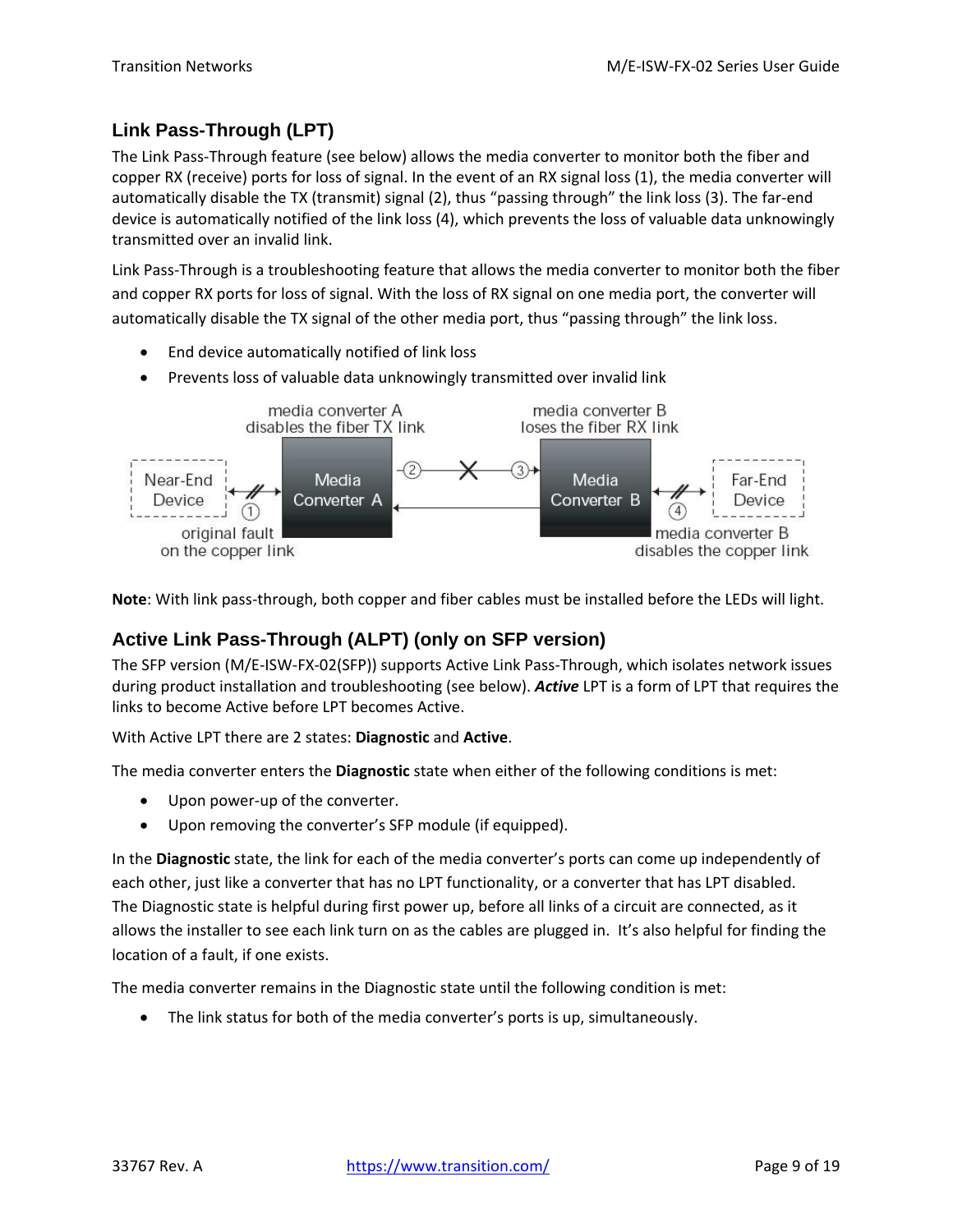After that condition is met, ALPT enters the **Active** state. It remains in the Active state until the converter is either powered down, or its SFP module is removed. In the Active state, Active LPT works as shown below (the same as when regular LPT is enabled).



#### **Automatic Link Restoration**

The media converter will automatically re‐establish the link when connected to switches if the link is lost.

#### **Full-Duplex Flow Control**

In a full‐duplex network, maximum cable lengths are determined by the type of cables used—see page 1 (front cover) for M/E‐ISW‐FX‐02 Series cable specifications. The 512‐Bit Rule does not apply in a full‐ duplex network. **Note**: Full duplex is ON permanently for the fiber port only.

### **Half-Duplex Flow Control (512-Bit Rule)**

In a half‐duplex network, the maximum cable lengths are determined by the roundtrip delay limitations of each Fast Ethernet collision domain. (A collision domain is the longest path between any two terminal devices; e.g., a terminal, switch, or router.) The 512‐Bit Rule determines the maximum length of cable permitted by calculating the round‐trip delay in bit‐times (BT) of a particular collision domain. If the result is less than or equal to 512 BT, the path is good. For more information on the 512‐Bit Rule, see the white paper titled "Collision Domains" on the Transition Networks website.

#### **Flow Control**

The process of adjusting the flow of data from one device to another ensures that the receiving device can handle all of the incoming data. This is particularly important where the sending device is capable of transmitting data much faster than the receiving device can accept it.

#### **Rate Conversion**

The M/E‐ISW‐FX‐02 Series media converters allow connection of 10Mb/s terminal devices on a 10Base‐T legacy Ethernet copper network to 100Mb/s terminal devices on a 100Base-TX Fast Ethernet copper network and/or to 100Mb/s terminal devices on a 100Base-FX or -LX10 Fast Ethernet fiber network.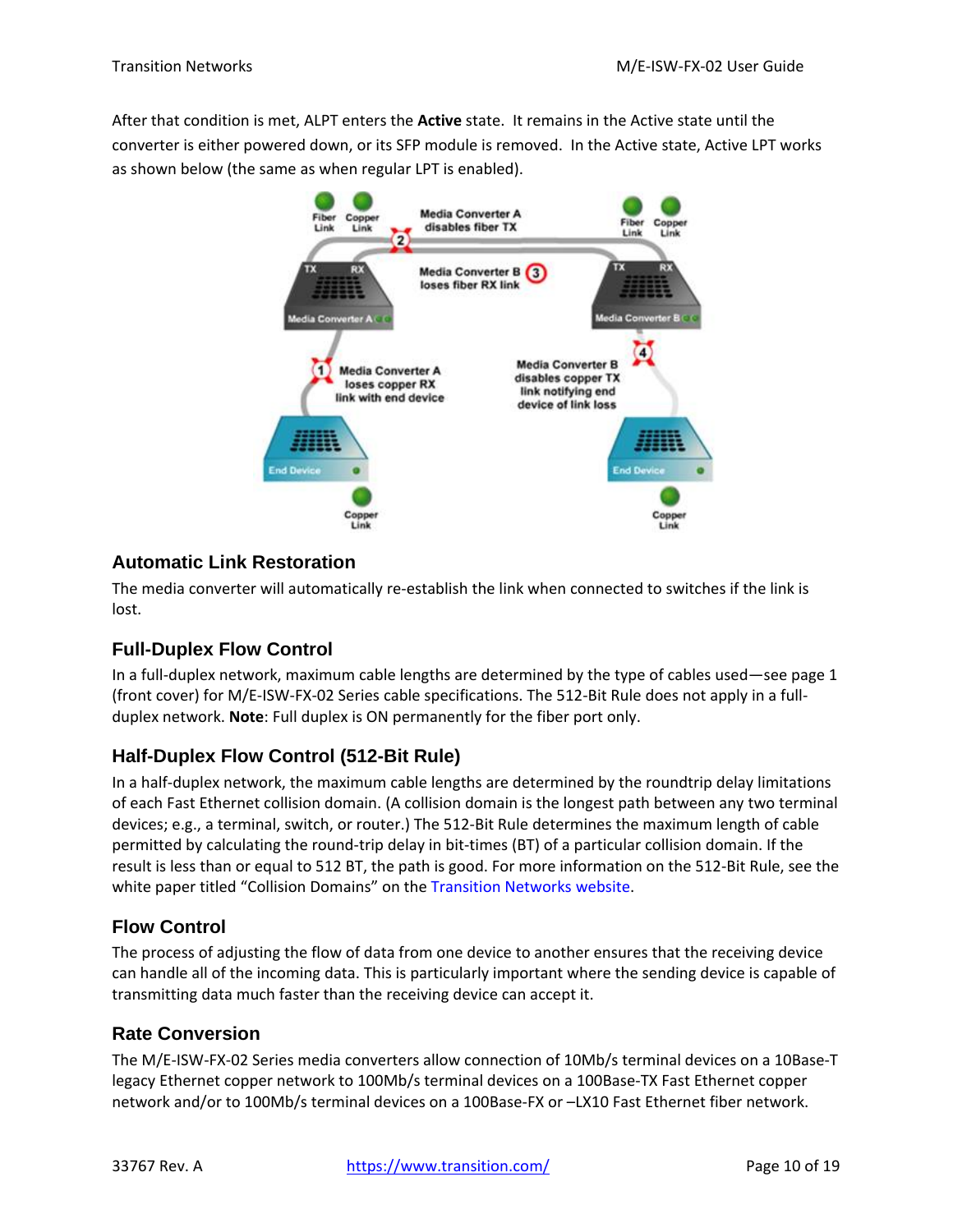### **Distance Extension**

The M/E‐ISW‐FX‐02 Series media converters can segment one (1) 10Base‐T copper Ethernet and/or 100Base‐TX copper Fast Ethernet, and one (1)100Base‐FX or –LX10 fiber Fast Ethernet collision domain:

- In a half-duplex Ethernet or Fast Ethernet environment, the M/E-ISW-FX-02 Series media converters extend network distances by segmenting collision domains so that the 512‐Bit Rule applies separately to each collision domain.
- In a full-duplex Ethernet or Fast Ethernet environment, the M/E-ISW-FX-02 Series media converters extend network distances to the physical cable limitations imposed by the selected twisted‐pair copper fiber cables.

### **Far-End Fault**

When a fault occurs on an incoming fiber link (1), the media converter transmits a Far-End Fault signal on the outgoing fiber link (2). In addition the Far-End Fault signal also activates the Link Pass-Through, which in turn, disables the link on the copper portion of the network (3) and (4).

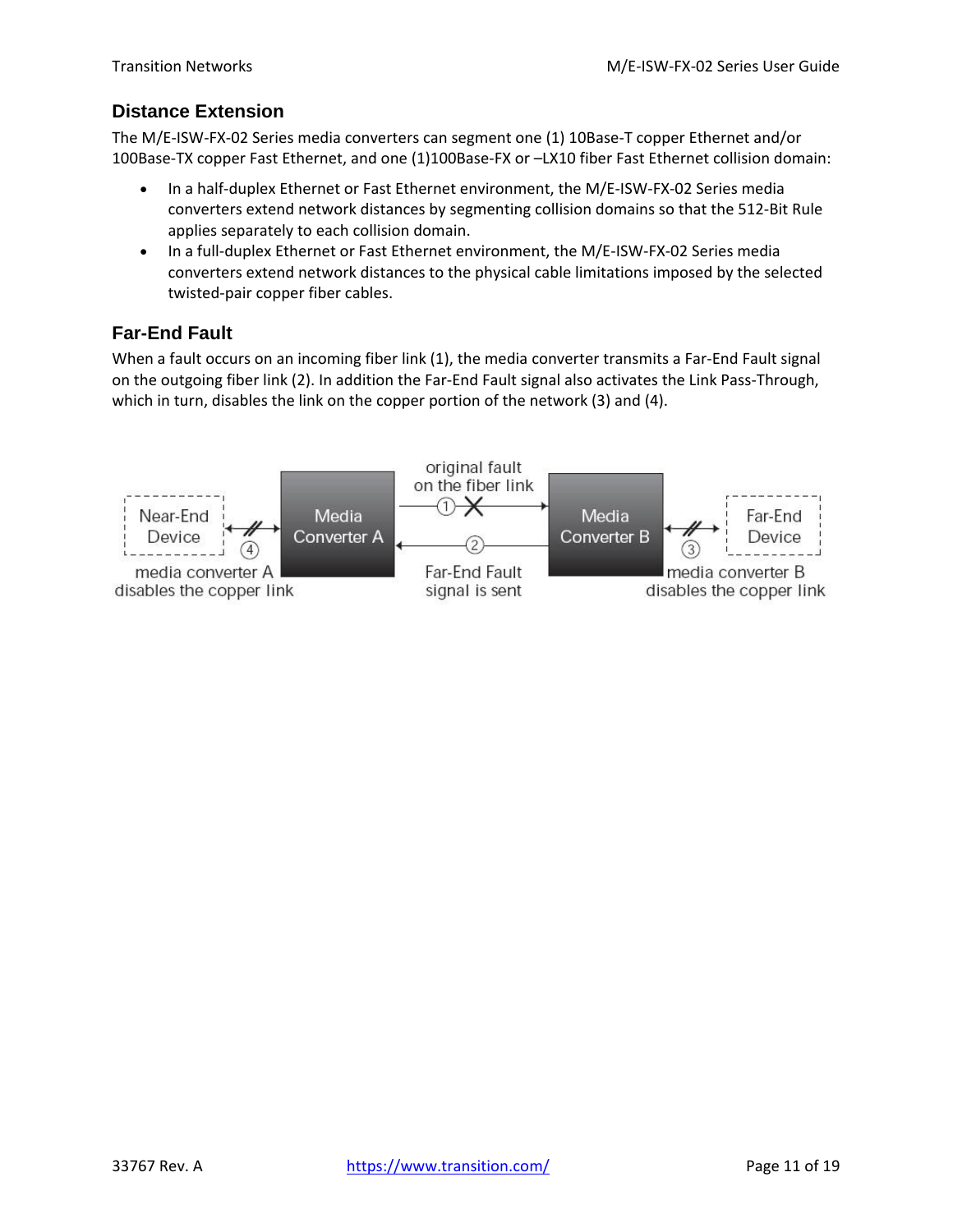## *Optic and Cable Specifications*

The fiber optic cable physical characteristics must meet or exceed IEEE 802.3ae specification.

| <b>Fiber cable</b>                                                                                                           |                                                                         |                                  |
|------------------------------------------------------------------------------------------------------------------------------|-------------------------------------------------------------------------|----------------------------------|
| <b>Bit Error Rate:</b><br>Single mode fiber (recommended):<br>Multimode fiber (recommended):<br>Multimode fiber (optional):  | $< 10-9$<br>$9 \mu m$<br>$62.5/125 \mu m$<br>100/140, 85/140, 50/125 µm |                                  |
| <b>Optics</b><br>M/E-ISW-FX-02 Series<br>Fiber Optic Transmitter Power:<br>Fiber Optic Receiver Sensitivity:<br>Link Budget: | 1310 nm multimode<br>$min: -19.0$ dBm<br>min: -33.0 dBm<br>14.0 dB      | max: -14.0 dBm<br>max: -12.0 dBm |
| M/E-ISW-FX-02 Series (MMLC)<br>Fiber-optic Transmitter Power:<br>Fiber-optic Receiver Sensitivity:<br>Link Budget:           | 1310 nm multimode<br>min: -19.0 dBm<br>min: -30.0 dBm<br>11.0 dB        | max: -12.0 dBm<br>max: -8.0 dBm  |
| M/E-ISW-FX-02 Series (SC)<br>Fiber-optic Transmitter Power:<br>Fiber-optic Receiver Sensitivity:<br>Link Budget:             | 1310 nm multimode<br>$min: -19.0$ dBm<br>min: -33.0 dBm<br>14.0 dB      | max: -14.0 dBm<br>max: -12.0 dBm |
| M/E-ISW-FX-02 Series (SM)<br>Fiber Optic Transmitter Power:<br>Fiber Optic Receiver Sensitivity:<br>Link Budget:             | 1310 nm single mode<br>min: -15.0 dBm<br>min: -34.0 dBm<br>19.0 dB      | $max: -8.0$ dBm<br>max: -3.0 dBm |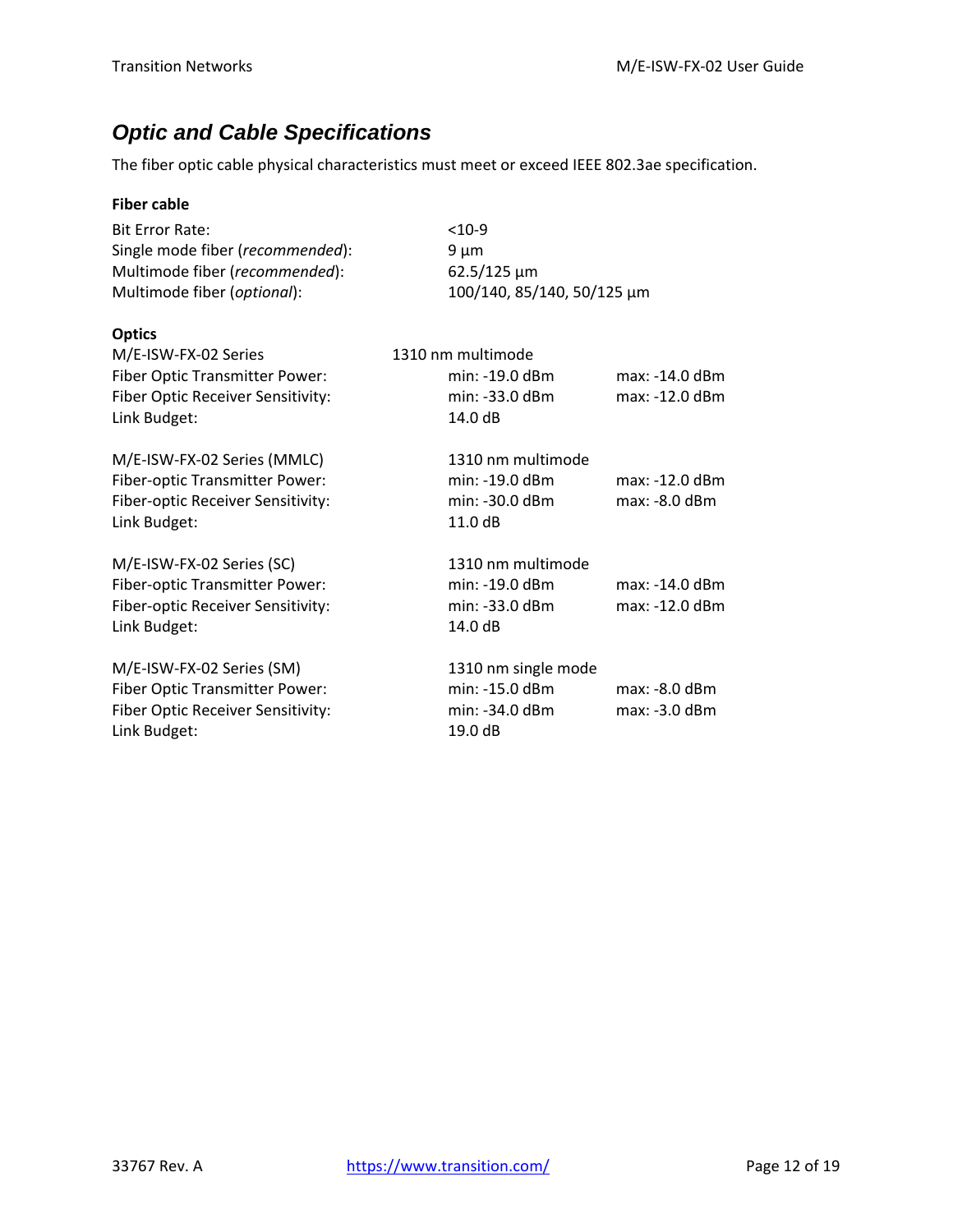### **Copper Cable**

#### **Category 3: (Minimum requirement for 10 Mb/s operation)**

| Gauge                  | 24 to 22 AWG            |
|------------------------|-------------------------|
| Attenuation            | 11.5 dB/100m @ 5-10 MHz |
| Maximum Cable Distance | 100 meters              |

#### **Category 5: (Minimum requirement for 100 Mb/s operation)**

| Gauge                  | 24 to 22 AWG            |
|------------------------|-------------------------|
| Attenuation            | 22.0 dB /100m @ 100 MHz |
| Maximum Cable Distance | 100 meters              |
|                        |                         |

• Straight-through or crossover twisted-pair cable may be used.

- Shielded (STP) or unshielded (UTP) twisted‐pair cable may be used.
- Pins 1&2 and 3&6 are the two active pairs in an Ethernet network.
- Use only dedicated wire pairs for the active pins:
- (*e.g., blue/white & white/blue, orange/white & white/orange, etc*.)
- Do not use flat or silver satin wire.



CAUTION: Copper based media ports, e.g., Twisted Pair (TP) Ethernet, USB, RS232, RS422, RS485, DS1, DS3, Video Coax, etc., are intended to be connected to intrabuilding (inside plant) link segments that are not subject to lightening transients or power faults. Copper‐based media ports, e.g., Twisted Pair (TP) Ethernet, USB, RS232, RS422, RS485, DS1, DS3, Video Coax, etc., are NOT to be connected to interbuilding (outside plant) link segments that are subject to lightening transients or power faults. Failure to observe this caution could result in damage to equipment.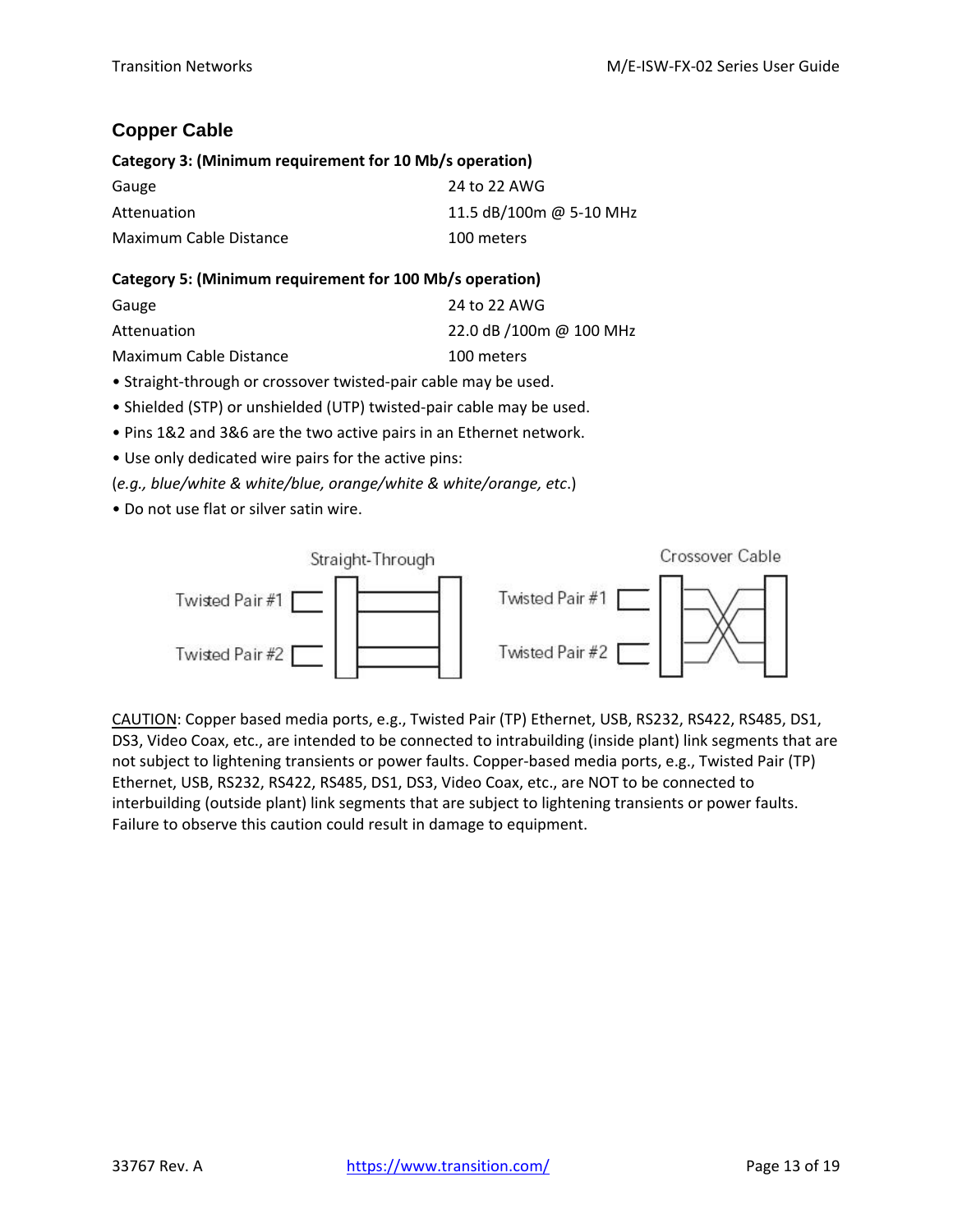# **Technical Specifications**

For use with Transition Networks Model M/E‐ISW‐FX‐02 Series converters.

| Data rate:                | 10 Mb/s, 100 Mb/s                                                                         |  |
|---------------------------|-------------------------------------------------------------------------------------------|--|
| Dimensions:               | 1.8"W x 3.3"D x 0.85"H (46 x 85 x 22 mm)                                                  |  |
| Weight:                   | 2 lbs. (0.90 kg) approximately                                                            |  |
| Power consumption:        | 2.5 typical (3.3 watts max)                                                               |  |
| $MTBF^*$ :                | Greater than 41,680 hours ((MIL-HDBK-217F)<br>Greater than 114,580 hours (Bellcore7 V5.0) |  |
| Unicast MAC addresses: 1K |                                                                                           |  |
| Maximum packet size:      | 2046 bytes (10,240 bytes on SFP version)                                                  |  |
| Power sources:            | 12 - 48 VDC or 24-36 VAC ±10%                                                             |  |
| Operating temp:           | -40°C to 75°C (-40°F to 167°F)                                                            |  |
| Storage temp:             | -40°C to 85°C (-40°F to 185°F)                                                            |  |
| Humidity:                 | 5% to 95%, non-condensing                                                                 |  |
| Warranty:                 | Lifetime                                                                                  |  |

**\*** MTBF calculation is based on use with a 50,000 hour power supply.

WARNING: Visible and invisible laser radiation when open. Do not stare into the beam or view directly with optical instruments. Failure to observe this warning could result in an eye injury or blindness.

WARNING: Use of controls, adjustments, or the performance of procedures other than those specified herein could result in hazardous radiation exposure.

The information in this user's guide is subject to change. For the most up-to-date information, view the online user guide at www.transition.com.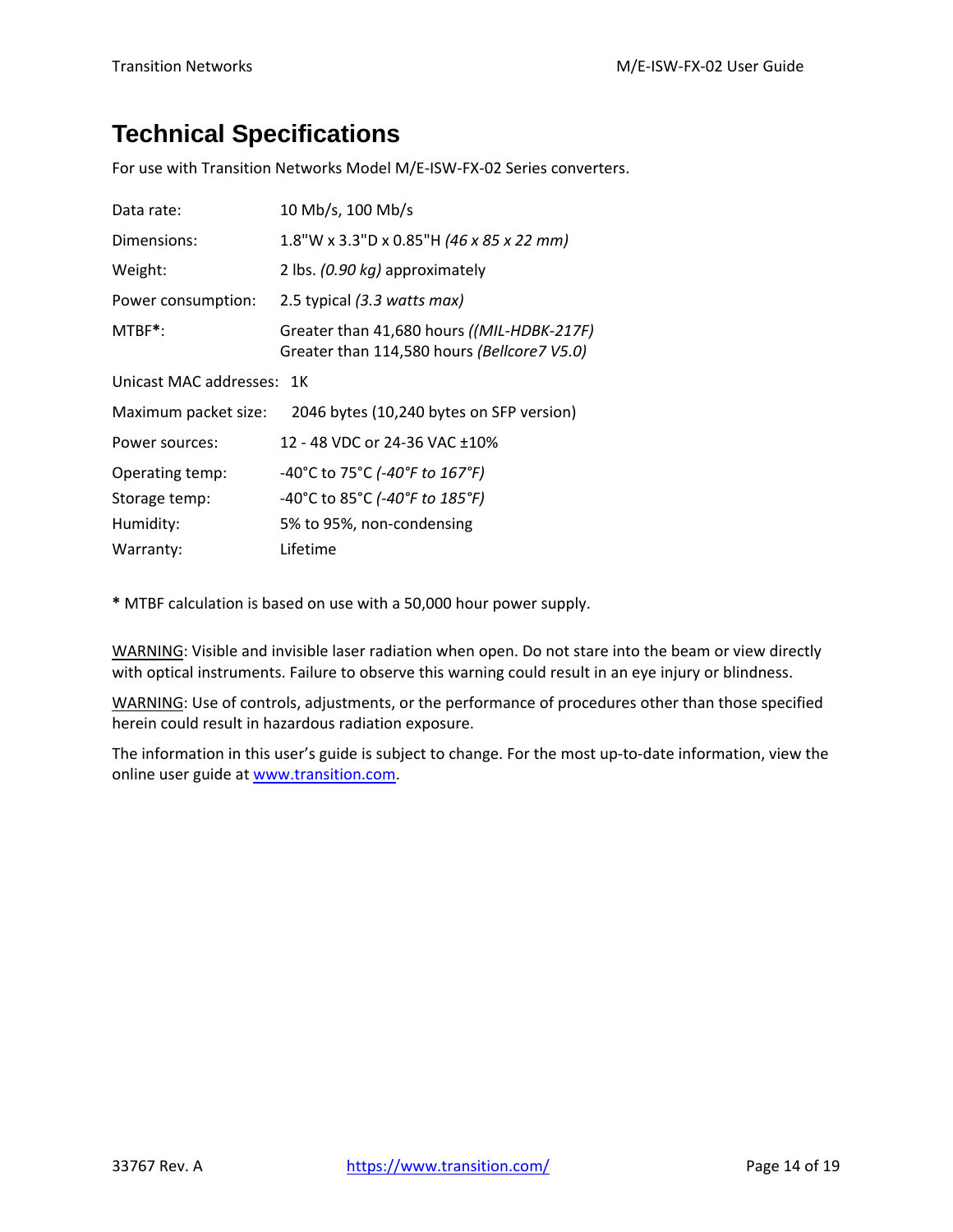# **Application Example**

The figure below shows a sample M/E‐ISW‐FX‐02 configuration with a security camera.

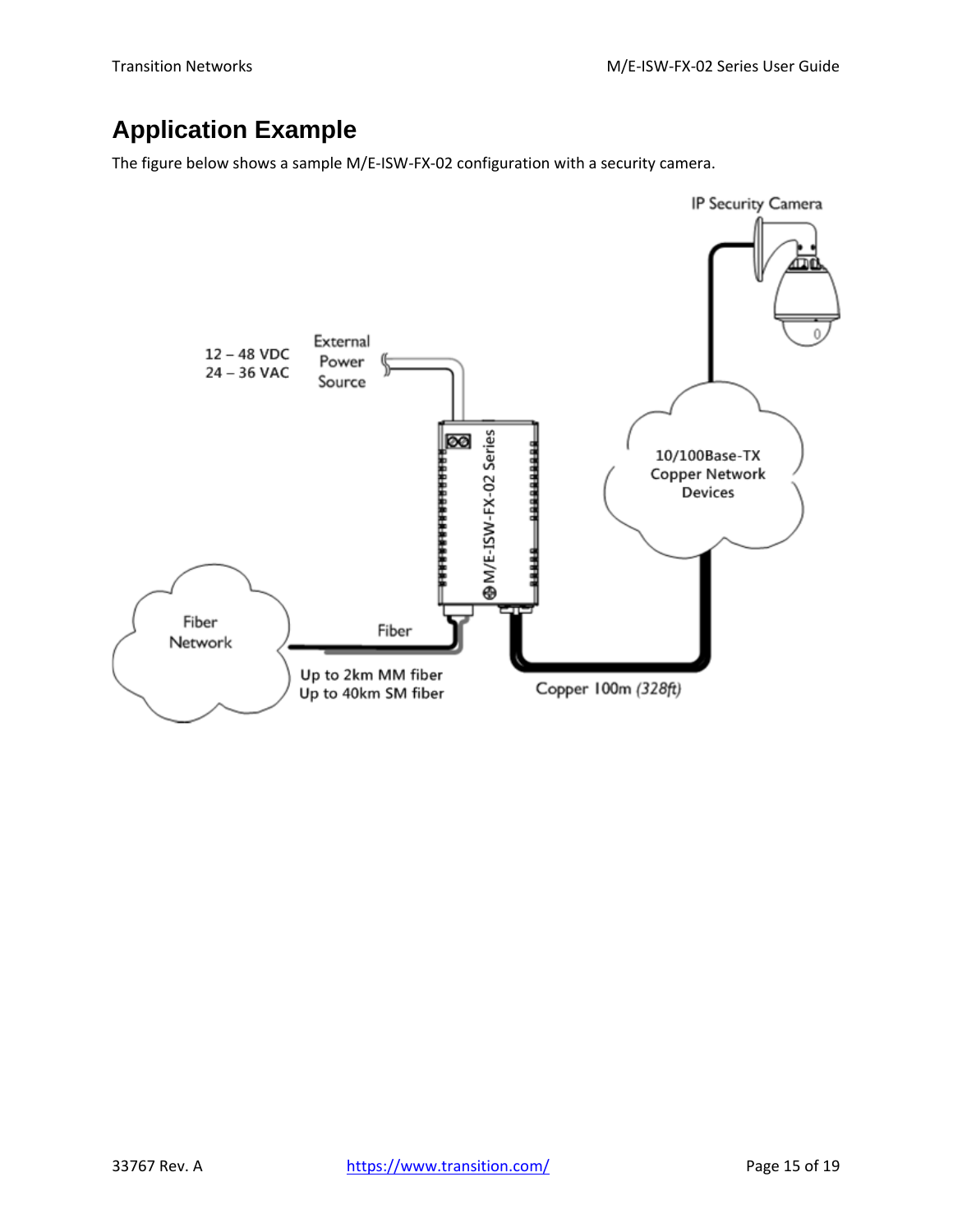# **Troubleshooting**

If the media converter fails, isolate and correct the fault by answering the following questions and then taking the indicated action:

1. Is the PWR (power) LED lit?

NO

- Is the power adapter the proper type of voltage and cycle frequency for the AC outlet?
- Is the power adapter properly installed in the media converter and in the outlet?
- Contact Tech Support. See Contact Us below.

YES

- Proceed to step 2.
- 2. Is the RXC (copper link) LED lit?

NO

- Check the twisted‐pair copper cables for proper connection.
- Contact Tech Support. See Contact Us below.

YES

- Proceed to step 3.
- 3. Is the LKF (fiber link) LED lit?

NO

- Check the fiber cables for proper connection.
- Verify that the TX and RX cables on the media converter are connected to the RX and TX ports, respectively, on the other device.
- If the media converter is connected to another M/E‐ISW‐FX‐02 Series using fiber, verify the fiber Auto Negotiate is disabled.
- Contact Tech Support. See Contact Us below.

YES

- Proceed to step 4.
- 4. Is the RXC (copper receive) LED flashing?

NO

• If there is activity on the 1000Base-T port, disconnect and reconnect the twisted-pair copper cable to restart the initialization process.

- Restart the workstation to restart the initialization process.
- Contact Tech Support. See Contact Us below.

YES

• Contact Tech Support. See Contact Us below.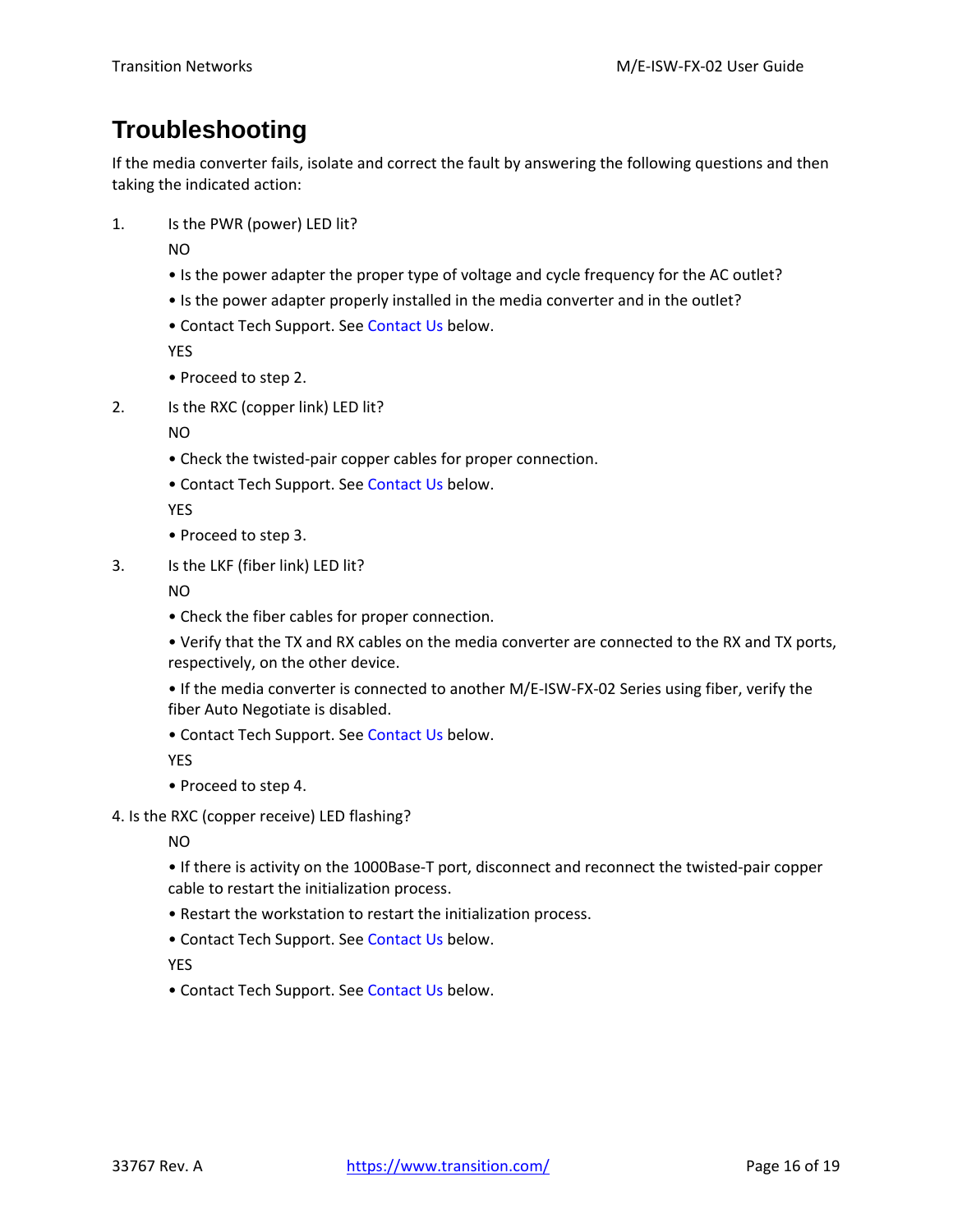## **Contact Us**

**Technical Support**: Technical support is available 24‐hours a day US and Canada: 1‐800‐260‐1312 International: 00‐1‐952‐941‐7600

#### **Main Office**

tel: +1.952.941.7600 | toll free: 1.800.526.9267 | fax: 952.941.2322 sales@transition.com | techsupport@transition.com | customerservice@transition.com

#### **Address**

Transition Networks 10900 Red Circle Drive Minnetonka, MN 55343, U.S.A. **Web**: https://www.transition.com

# **Compliance Information**

## *Declaration of Conformity*

|                                                       | <b>Declaration of Conformity</b>                                                                                                                      |
|-------------------------------------------------------|-------------------------------------------------------------------------------------------------------------------------------------------------------|
|                                                       | Transition Networks, Inc.<br>Manufacture's Name                                                                                                       |
|                                                       | 10900 Red Circle Drive, Minnetonka, Minnesota 55343 U.S.A.<br>Manufacture's Address                                                                   |
|                                                       | Declares that the products:<br>M/E-ISW-FX-02(SFP), M/E-ISW-FX-02, M/E-ISW-FX-02(SC),<br>M/E-ISW-FX-02(SM), M/E-ISW-FX-02(MMLC)                        |
|                                                       | <b>Conforms to the following Product Regulations:</b>                                                                                                 |
|                                                       | Electromagnetic Compatibility (EMC) Directive 2014/30/EU;<br>Low-Voltage Directive (LVD) 2014/35/EU; EN 55022:2010, EN 55024:2010,<br>EN 60950-1:2006 |
|                                                       | With the technical construction on file at the above address, this product carries the<br><b>CE Mark</b>                                              |
|                                                       | I, the undersigned, hereby declare that the equipment specified above conforms to the above Directive(s) and Standards(s).                            |
| Minnetonka, Minnesota<br>Dec 18.2018<br>Place<br>Date | Stephen anderson<br>Senature                                                                                                                          |
|                                                       | Stephen Anderson<br>Vice President of Engineering<br>Full Name<br>28141B<br>Position                                                                  |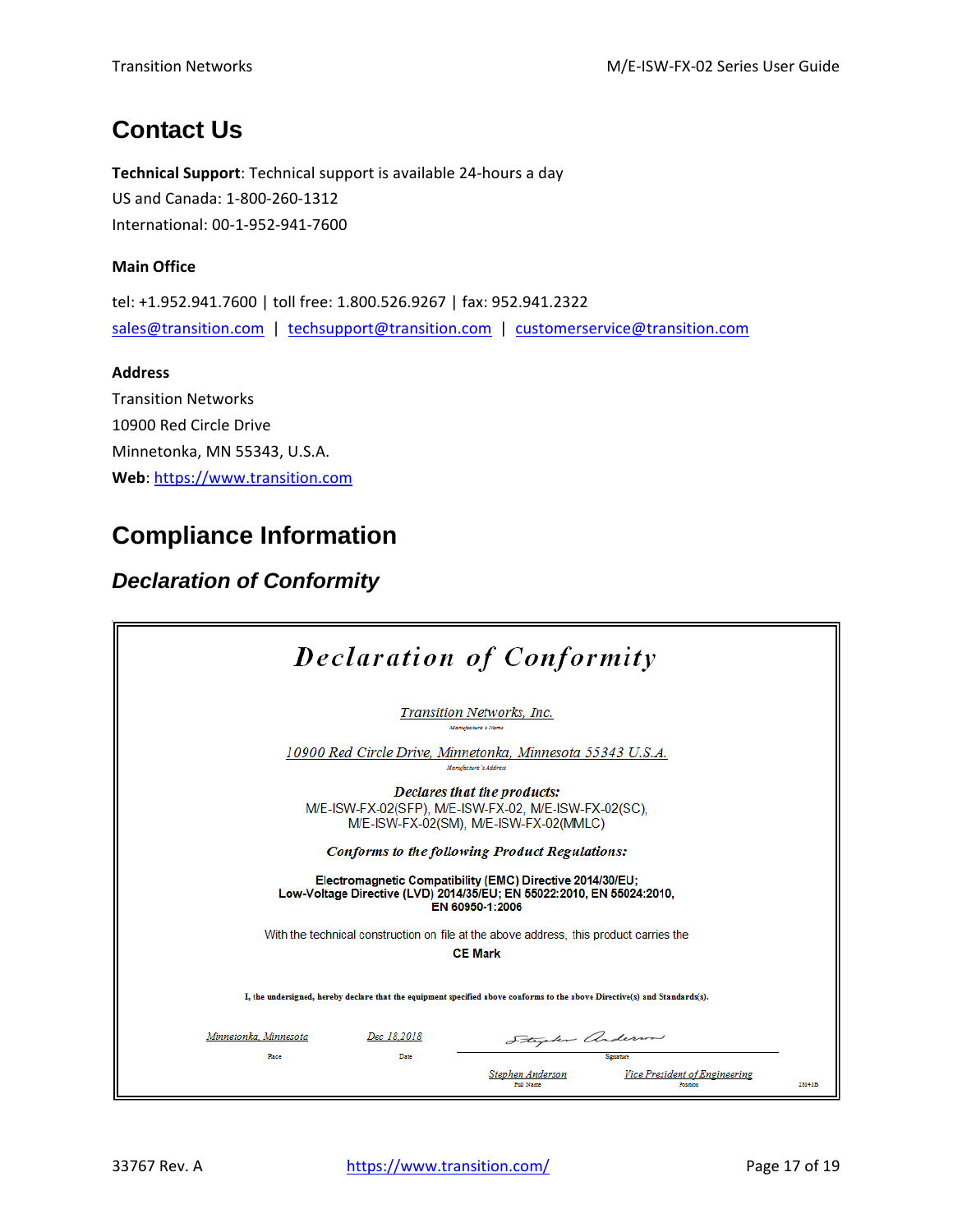## **FCC regulations**

This equipment has been tested and found to comply with the limits for a Class A digital device, pursuant to Part 15 of the FCC rules. These limits are designed to provide reasonable protection against harmful interference when the equipment is operated in a commercial environment. This equipment generates, uses and can radiate radio frequency energy and, if not installed and used in accordance with the instruction manual, may cause harmful interference to radio communications.

Operation of this equipment in a residential area is likely to cause harmful interference, in which case the user will be required to correct the interference at the user's own expense.

### **Canadian regulations**

This digital apparatus does not exceed the Class A limits for radio noise for digital apparatus set out on the radio interference regulations of the Canadian Department of Communications.

Le présent appareil numérique n'émet pas de bruits radioélectriques dépassant les limites applicables aux appareils numériques de la Class A prescrites dans le Règlement sur le brouillage radioélectrique édicté par le ministère des Communications du Canada.

### **European regulations**

#### **Warning**

This is a Class A product. In a domestic environment this product may cause radio interference in which case the user may be required to take adequate measures.

#### **Achtung !**

Dieses ist ein Gerät der Funkstörgrenzwertklasse A. In Wohnbereichen können bei Betrieb dieses Gerätes Rundfunkstörungen auftreten. In diesem Fäll is der Benutzer für Gegenmaßnahmen verantwortlich.

#### **Attention !**



Ceci est un produit de Classe A. Dans un environment domestique, ce produit risque de créer des interférences radioélectriques, il appartiendra alors à l'utilsateur de prende les measures spécifiques appropriées.

In accordance with European Union Directive 2002/96/EC of the European Parliament and of the Council of 27 January 2003, Transition Networks will accept post usage returns of this product for proper disposal. The contact information for this activity can be found in the 'Contact Us' portion of this document.



CAUTION: RJ connectors are NOT INTENDED FOR CONNECTION TO THE PUBLIC TELEPHONE NETWORK. Failure to observe this caution could result in damage to the public telephone network.

Der Anschluss dieses Gerätes an ein öffentlickes Telekommunikationsnetz in den EGMitgliedstaaten verstösst gegen die jeweligen einzelstaatlichen Gesetze zur Anwendung der Richtlinie 91/263/EWG zur Angleichung der Rechtsvorschriften der Mitgliedstaaten über Telekommunikationsendeinrichtungen einschliesslich der gegenseitigen Anerkennung ihrer Konformität.